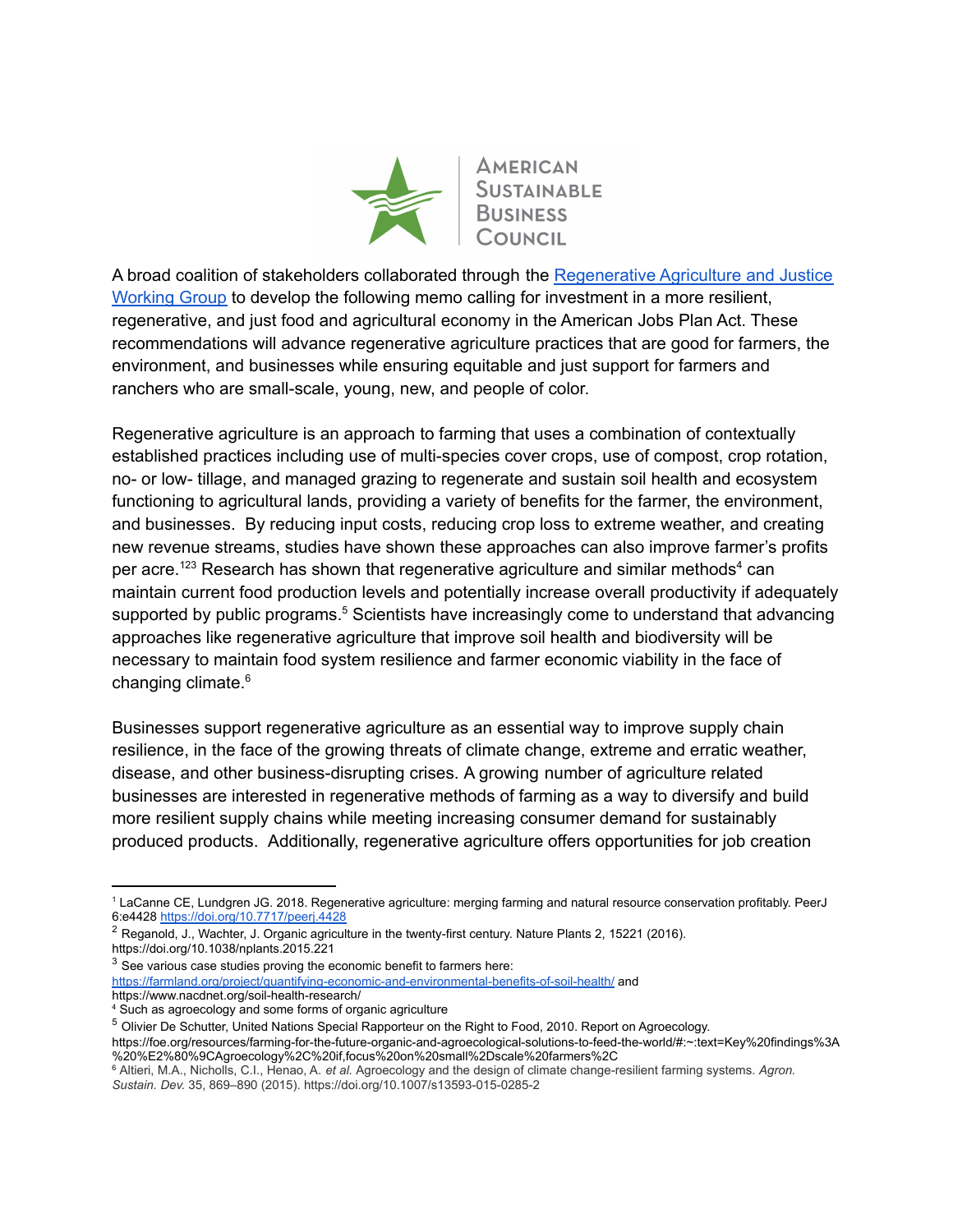and job restoration in areas such as manufacturing (new equipment, technology and R&D), technical assistance and education, and conservation on working lands.

Many farmers are interested in adopting regenerative soil health practices, but the transition can be difficult without assistance

## **Soil Health and Conservation**

Existing USDA conservation programs provide an infrastructure for conducting outreach, training, technical assistance, and payment of incentives, both to support farmers in the transition to regenerative agriculture and reward farmers who have already made the transition. However, these programs remain seriously underfunded and demand will continue to be greater than availability until program funding is increased.

To advance more resilient, regenerative agriculture and soil health, we support the same funding requests made by the Climate Stewardship Act, introduced by Senator Booker and Representative Spanberger. Some of those requests include the following:

- Environmental Quality Incentives Program (EQIP) Increase mandatory funding for EQIP from \$1.75 billion in 2019 to \$7 billion per year by 2024, with new funding limited to practices that improve and maintain soil health and biodiversity.
- Conservation Stewardship Program (CSP) Increase mandatory funding for CSP from \$700 million in 2019 to \$7 Billion per year by 2024.
- Funding increases to EQIP & CSP should be limited to practices that maximize soil health, resilience, ecological resilience and promote resilience for small-scale and marginalized farmers. Please see pg. 5 of the Climate [Stewardship](https://www.booker.senate.gov/imo/media/doc/with_fdrs_new_deal_as_blueprint_sen_booker_and_rep.spanbergerreintroduceclimatechangebillfocusedoninvestinginfarmconservationprogramsreforestationandwetlandsrestoration3.pdf) Act summary. Concentrated Animal Feeding Operations (CAFOs) should be prohibited from accessing this new funding. Currently, a significant percent of EQIP funding goes towards highly destructive CAFOs. Instead, the USDA should focus on moving animals out of CAFOs and towards regenerative systems that practice managed grazing and reincorporation of livestock in cropping systems.
- Set aside 5% of the additional CSP and EQIP funding for socially disadvantaged farmers and ranchers.
- Sets aside 5% of the additional CSP and EQIP funding for young and new farmers and ranchers.
- Regional Conservation Partnership Program Allocate \$1 billion a year.
- Conservation Technical Assistance Triple funding to \$2,100,000 for each of fiscal years 2021 through 2030 and ensure property to socially disadvantaged farmers and ranchers.

## **Infrastructure and Market Development for Resilient Supply Chains**

Covid-19 has exposed what many already knew: Relying on a handful of large, intermediary corporations to process and provide most of our food and fiber makes our farmers, businesses,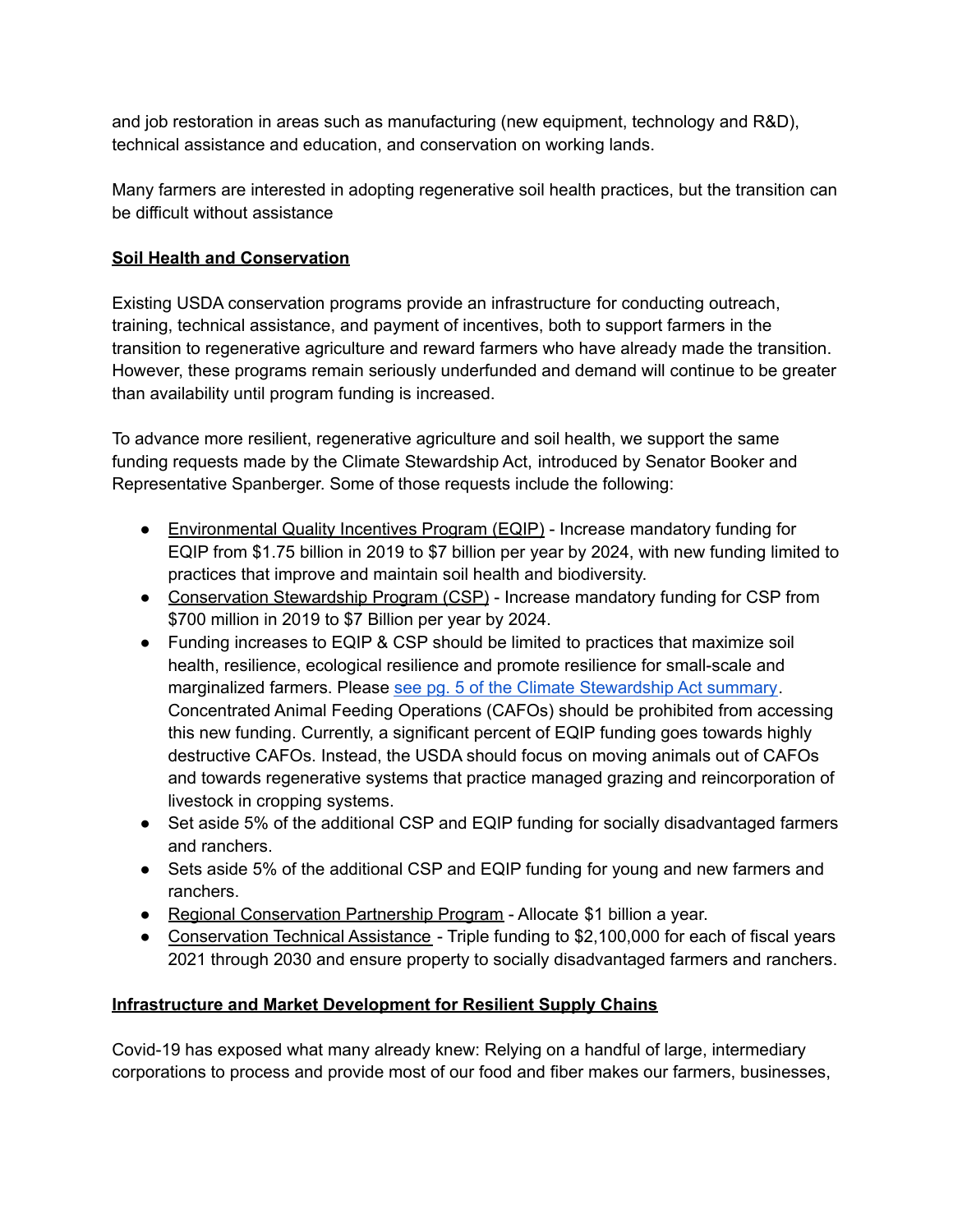and communities susceptible to market disruptions.To support a food and agricultural economy that is more resilient in the face of severe weather and other shocks, **the U.S. must make a significant investment in small- and medium-scale local and regional processing infrastructure and value chain coordination**. These investments will also support the nation's 270,000 small-scale farmers, many of whom struggled in the face of Covid-19 supply chain disruptions and operate on margins too thin for sufficient risk management protection. Further, these investments will help advance the spread of more resilient and environmentally sound production methods like regenerative agriculture, soil health practices, and organic farming.

Funding requests for existing programs:

- Local Agriculture Marketing Program Increase mandatory funding to \$500 million.
- Increase funding for USDA Value Added Producers Grant and other rural development programs that make investments to bolster local and regional markets and improve market access for small- and medium-scale organic farms and diversified farmers.
	- Flag organic farming as a funding priority; the current USDA scoring system does not consider organic to be an investment priority.
- Increase mandatory funding for the Whole Farm Revenue Program.

New Program Recommendations:

- Cold Storage/Fresh and Nutritious Food Program For Food Banks \$20 million
	- food purchased from Small Farmers by USDA, preference to Small Farmers from Ethnic Communities; would expand markets for small farmers from ethnic communities while providing fresh, nutritious fruits, vegetables, poultry, and meats to underserved communities struggling with food deserts and food insecurity.
- Compost infrastructure grant program
	- See Food Recovery Act HB [5841](https://www.congress.gov/bill/116th-congress/house-bill/5841/text) Section 504 for a \$100M-grant proposal that includes grants for compost infrastructure.
- Funding and loan-guarantees to develop regional-level food processing infrastructure such as slaughterhouses, mills and seed cleaning facilities that support the economic pathway for rural development and diversified soil health focused farm operations.
- Funding for organizations that facilitate farmland succession planning, agricultural easement agreements, and long-term agricultural land leases that prioritize organic, climate resilience and soil health.
- Funding for a new soil health grant program for state and tribal governments, authorizing USDA to offer performance-based crop insurance discounts for practices that reduce risk (per [Agriculture](https://sustainableagriculture.net/wp-content/uploads/2021/04/ARA-Section-by-Section-2021_FINAL.pdf) Resilience Act of 2021)

## **Advancing Justice: Supporting small-scale and socially disadvantaged farmers and ranchers**